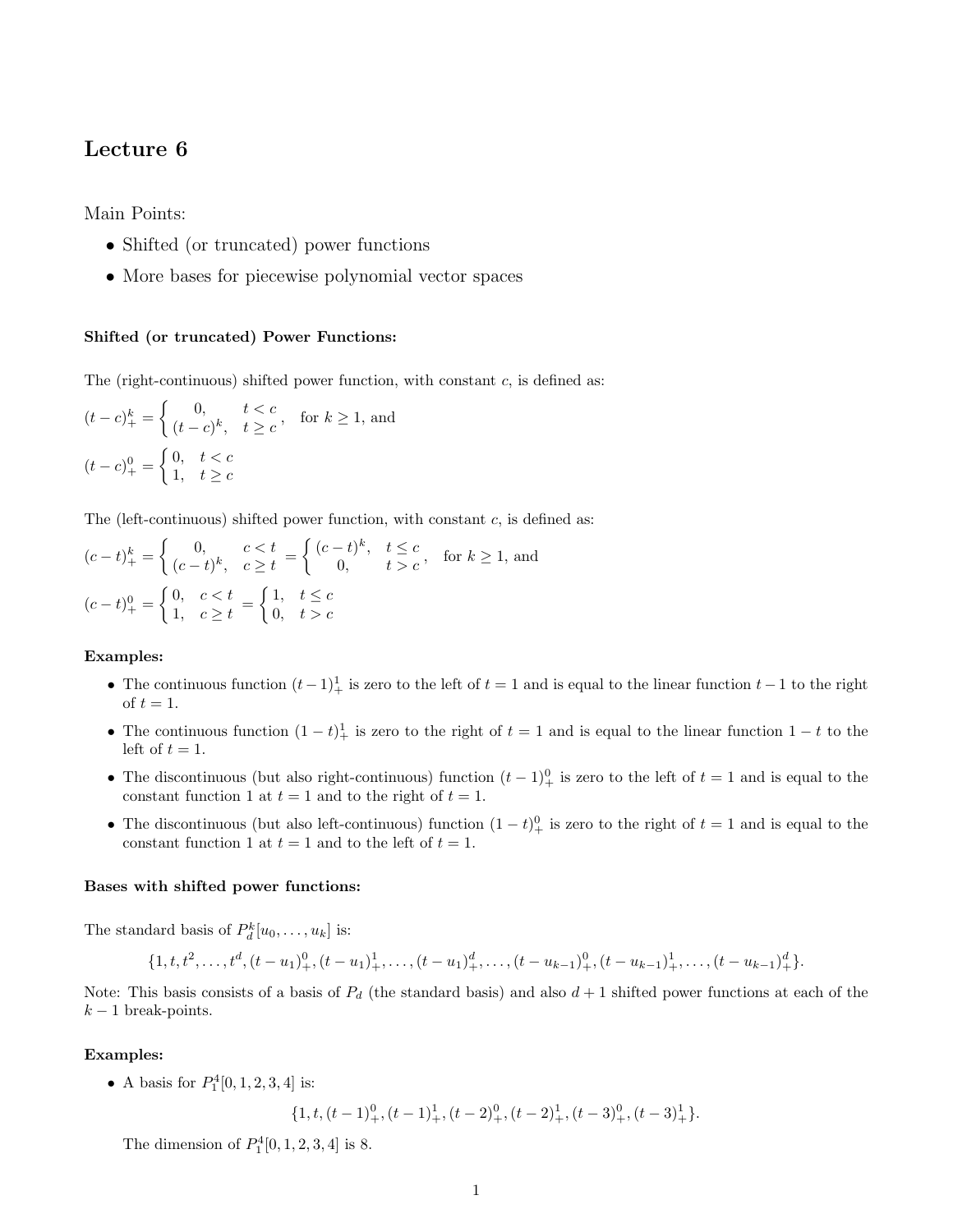• A basis for  $P_3^3[0, 1, 2, 3]$  is:

$$
\{1, t, t^{2}, t^{3}, (t-1)_{+}^{0}, (t-1)_{+}^{1}, (t-1)_{+}^{2}, (t-1)_{+}^{3}, (t-2)_{+}^{0}, (t-2)_{+}^{1}, (t-2)_{+}^{2}, (t-2)_{+}^{3}, \}.
$$

The dimension of  $P_3^3[0, 1, 2, 3]$  is 12.

To see how these bases of shifted power functions are indeed bases, we relate them back to the the ordered k-tuples: Correspondence between  $P_d^k$  and  $P_d^k[u_0, \ldots, u_k]$ :

$$
(p_1, p_2, \dots, p_k) \longleftrightarrow f(t) = \begin{cases} p_1(t), & u_0 \le t < u_1 \\ p_2(t), & u_1 \le t < u_2 \\ \vdots & \vdots \\ p_k(t), & u_{k-1} \le t < u_k \end{cases}
$$

## Proving that shifted power bases are indeed linearly independent:

We can use the isomorphism between  $P_d^k$  and  $P_d^k[u_0,\ldots,u_k]$  and the correspondence between elements to verify that these shifted power bases are indeed linearly independent.

## Examples:

• To show that  $\{1, t, (t-1)_{+}^{0}, (t-1)_{+}^{1}, (t-2)_{+}^{0}, (t-2)_{+}^{1}, (t-3)_{+}^{0}, (t-3)_{+}^{1}\}$  is a basis of  $P_{1}^{4}[0, 1, 2, 3, 4]$ , we note that it corresponds with the basis of 4-tuples for  $P_1^4$ :

 $\{(1, 1, 1, 1), (t, t, t, t), (0, 1, 1, 1), (0, t - 1, t - 1, t - 1), (0, 0, 1, 1), (0, 0, t - 2, t - 2), (0, 0, 0, 1), (0, 0, 0, t - 3)\}.$ 

With the interpretation of these 4-tuples as piecewise polynomial functions on the sequence of intervals  $[0, 1, 2, 3, 4]$ , we see that they span the vector space  $\{1, t, (t-1)_+^0, (t-1)_+^1, (t-2)_+^0, (t-2)_+^1, (t-3)_+^0, (t-3)_+^1\}$ and hence are also linearly independent.

#### Modified shifted power bases:

A modified basis of  $P_d^k[u_0,\ldots,u_k]$  can be given with any other basis of  $P_d$ , such as  $\{b_0(t),\ldots,b_d(t)\}$ :

$$
\{b_0(t),\ldots,b_d(t),(t-u_1)_+^0,(t-u_1)_+^1,\ldots,(t-u_1)_+^d,\ldots,(t-u_{k-1})_+^0,(t-u_{k-1})_+^1,\ldots,(t-u_{k-1})_+^d\}.
$$

#### Examples:

• A basis of  $P_2^3[1, 3, 5, 7]$  can be given by:

$$
\{1,t-1,(t-1)^2,(t-3)^0_+,(t-3)^1_+,(t-3)^2_+,(t-5)^0_+,(t-5)^1_+,(t-5)^2_+\}
$$

where we have simply replaced the standard basis  $\{1, t, t^2\}$  with the shifted basis  $\{1, t - 1, (t - 1)^2\}$ .

• Another way to state this basis of  $P_2^3[1, 3, 5, 7]$  is also:

$$
\{(t-1)_+^0,(t-1)_+^1,(t-1)_+^2,(t-3)_+^0,(t-3)_+^1,(t-3)_+^2,(t-5)_+^0,(t-5)_+^1,(t-5)_+^2\}
$$

where we have simply replaced the shifted basis  $\{1, t - 1, (t - 1)^2\}$  of polynomials, by the set of shifted power functions  $\{(t-1)_+^0, (t-1)_+^1, (t-1)_+^2\}$ . It is important to understand that these sets of functions are identical on the interval  $[1, 7]$ , which is the declared domain of the functions in this vector space. (A polynomial has implied domain all real numbers, but when it is a member of a vector space such as  $P_2^3[1, 3, 5, 7]$  This example illustrates that we can write bases made of functions which are all of the same type.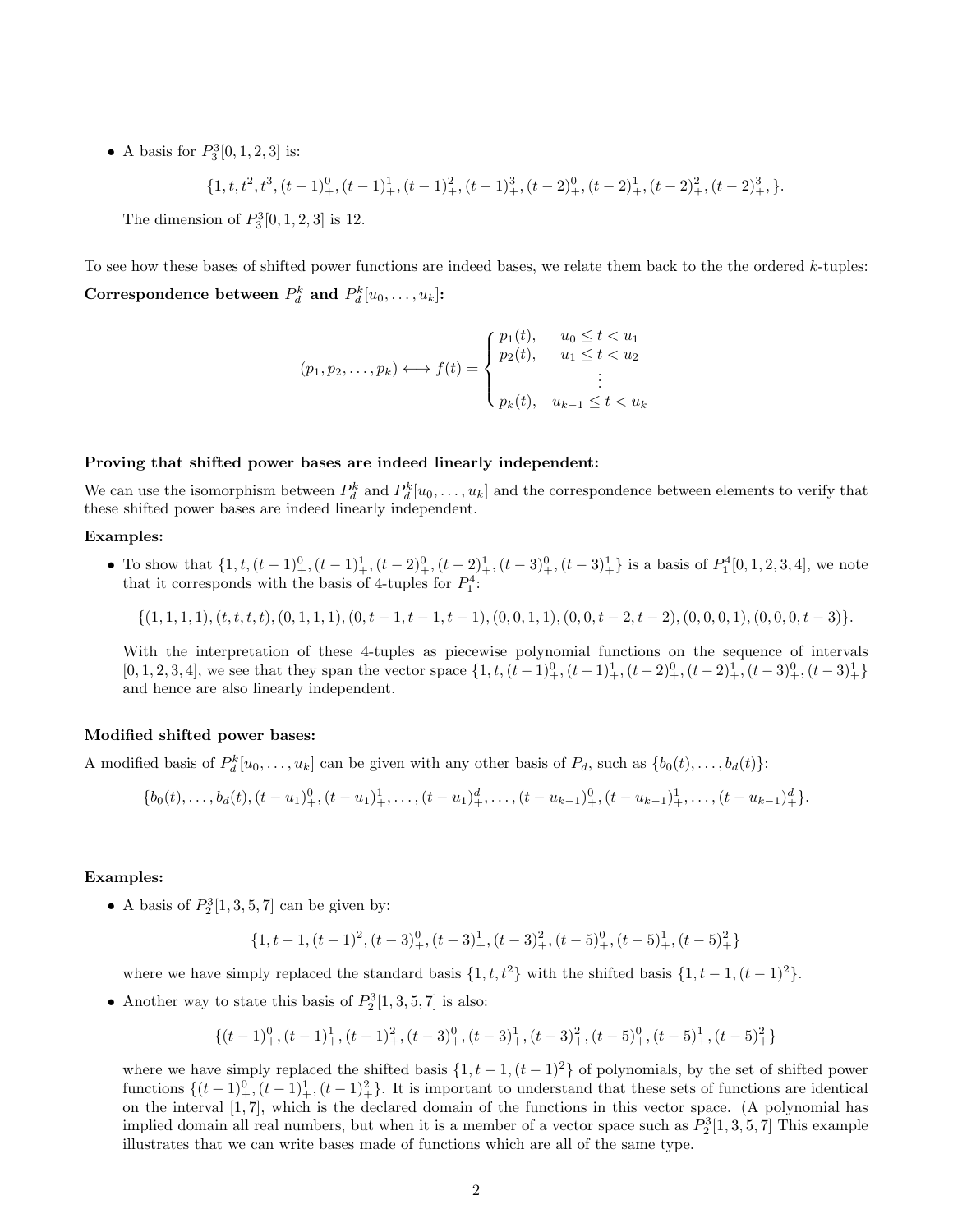#### Writing a ppf in terms of a shifted power basis:

To write a given function in terms of a specific basis means to find the coordinate vector of coefficients which expresses that function as a linear combination of the basis elements. The simplest method is to start with the polynomial that defines the function on the first interval on the left, and use this to solve for some coefficients of basis functions which are nonzero on this interval. Then proceed to the next interval and work right.

## Examples:

• Write the function

$$
f(t) = \begin{cases} t, & 0 \le t < 1 \\ 1, & 1 \le t < 2 \\ 3-t, & 2 \le t \le 3 \end{cases}
$$

in terms of the basis:

$$
\{1, t, (t-1)_{+}^{1}, (t-1)_{+}^{0}, (t-2)_{+}^{1}, (t-2)_{+}^{0}\}.
$$

We seek coefficients  $a_0, \ldots, a_5$  such that:

$$
f(t) = a_0 \cdot 1 + a_1 \cdot t + a_2 \cdot (t-1)_+^1 + a_3 \cdot (t-1)_+^0 + a_4 \cdot (t-2)_+^1 + a_5 \cdot (t-2)_+^0.
$$

Solution: We start with the interval  $[0, 1)$ , and with  $f(t) = t$ :

interval: 
$$
[0,1),
$$
  $f(t) = t$ 

This gives us the equation:

$$
t = a_0 \cdot 1 + a_1 \cdot t + \text{ zero terms.}
$$

We don't need to include the other terms since they are zero on the interval  $[0, 1)$ . The above equation easily gives us  $a_0 = 0$  and  $a_1 = 1$ . Our function now reads:

$$
f(t) = 0 \cdot 1 + 1 \cdot t + a_2 \cdot (t - 1)_+^1 + a_3 \cdot (t - 1)_+^0 + a_4 \cdot (t - 2)_+^1 + a_5 \cdot (t - 2)_+^0.
$$

Now we move to the next interval:

interval: 
$$
[1, 2), f(t) = 1
$$

This gives us the equation:

$$
1 = t + a_2 \cdot (t - 1)_+^1 + a_3 \cdot (t - 1)_+^0 +
$$
 zero terms.

Now when we restrict the shifted power functions to the interval  $(1, 2)$  we can write them more simply as:

$$
1 = t + a_2 \cdot (t - 1) + a_3 \cdot 1,
$$

or

$$
1 - t = a_2 \cdot (t - 1) + a_3 \cdot 1,
$$

which has solution  $a_2 = -1$  and  $a_3 = 0$ . Our function now reads:

$$
f(t) = 0 \cdot 1 + 1 \cdot t - 1 \cdot (t - 1)^{1}_{+} + 0 \cdot (t - 1)^{0}_{+} + a_{4} \cdot (t - 2)^{1}_{+} + a_{5} \cdot (t - 2)^{0}_{+}.
$$

Now we move to the last interval:

interval: [2, 3),  $f(t) = 3 - t$ 

This gives us the equation:

$$
3 - t = 1 + a_4 \cdot (t - 2)^1_+ + a_5 \cdot (t - 2)^0_+,
$$

which simplifies to:

$$
2 - t = a_4 \cdot (t - 2) + a_5 \cdot 1,
$$

which has solution  $a_4 = -1$  and  $a_5 = 0$ . This gives us the complete solution:

$$
f(t) = 0 \cdot 1 + 1 \cdot t - 1 \cdot (t - 1)^{1}_{+} + 0 \cdot (t - 1)^{0}_{+} - 1 \cdot (t - 2)^{1}_{+} + 0 \cdot (t - 2)^{0}_{+}.
$$